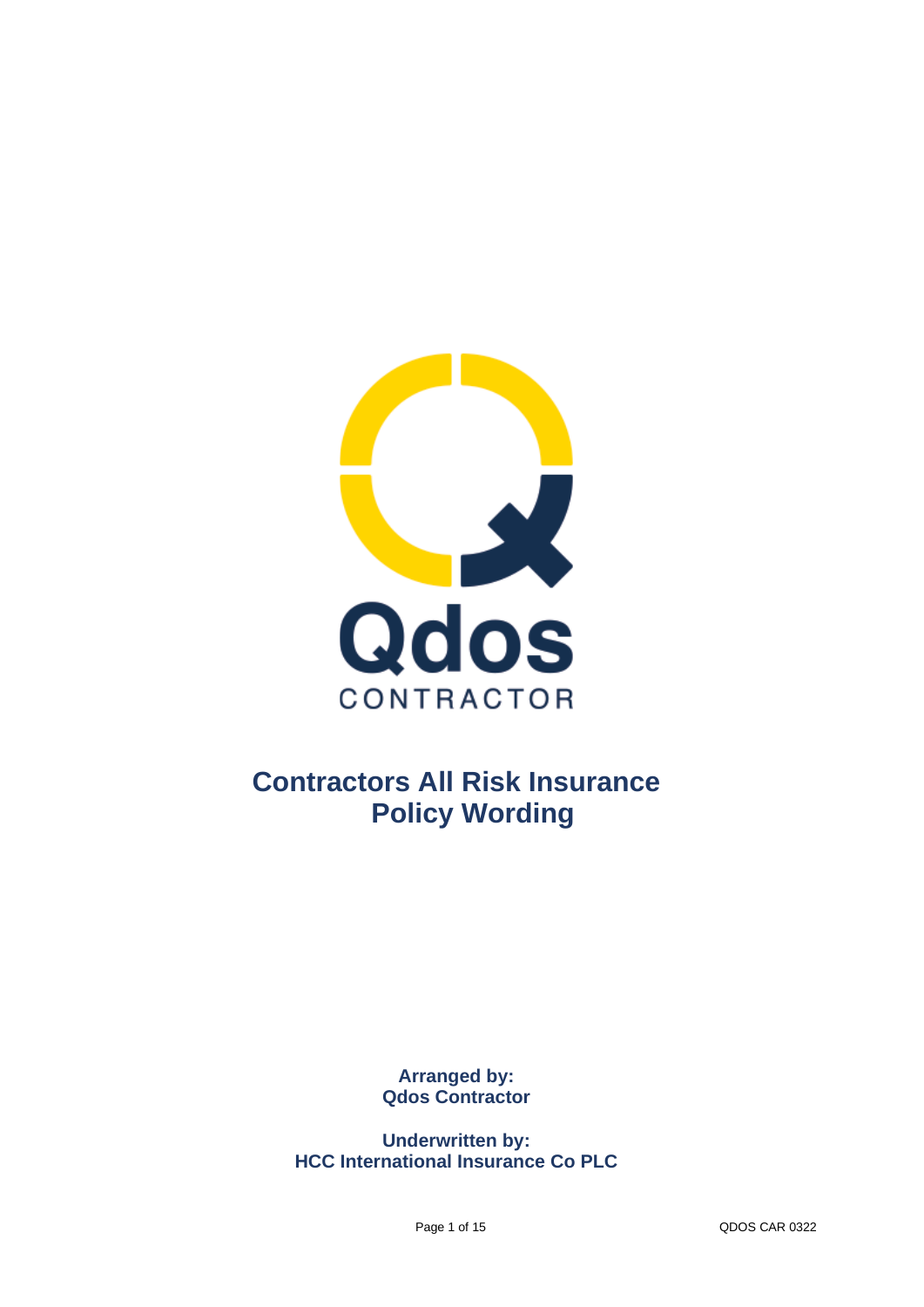

## **Contractors All Risk Insurance Policy Wording**

This insurance policy has been arranged by Qdos Contractor and is underwritten by HCC International Insurance Co PLC.

HCC International Insurance Co PLC is registered in England and Wales No. 01575839 Registered office at 1 Aldgate, London, England EC3N 1RE,

Qdos Contractor is a trading name of Qdos Broker & Underwriting Services Limited, authorised and regulated by the Financial Conduct Authority.

HCC International Insurance Co PLC is authorised and regulated by the Prudential Regulation Authority and is regulated by the Financial Conduct Authority.

This can be checked on the Financial Services Register at www.fca.org.uk/register or by contacting them on 0800 111 6768.

This is a claims occurring policy. Incidents giving rise to a claim must fall within the *period of insurance.* 

The **Insurer** agrees in consideration of the premium to indemnify the *insured* to the extent and in the manner provided within this Policy in connection with activities within the scope and extent of the business activities of the *insured*.

Unless expressly stated nothing in this Policy will create rights pursuant to the Contract (Rights of Third Parties) Act 1999.

## **Definitions**

The terms defined below will have the same meaning wherever they appear in **Bold** throughout this Policy

#### **Insured**

shall mean the Policyholder as named on the policy schedule

#### **Insurer**

shall mean HCC International Insurance Company PLC.

#### **Qdos**

shall mean Qdos Broker & Underwriting Services Limited trading as Qdos Contractor, who administers and manages this insurance on behalf of the **Insurer**

### **Territorial Limits**

Shall mean Great Britain Northern Ireland the Channel Islands and the Isle of Man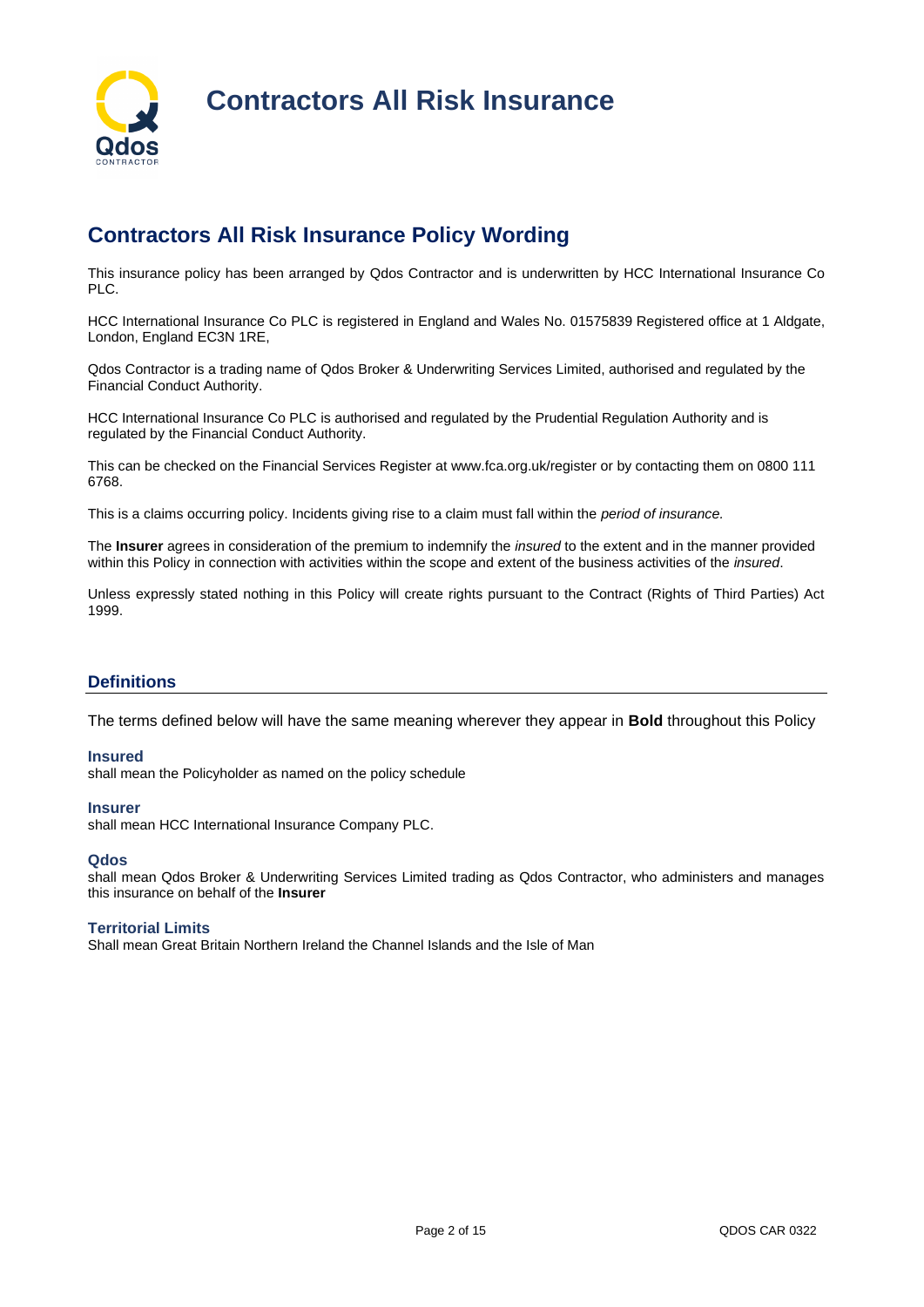

## **Operative Clause**

The **Insurer** will indemnify the **Insured** as stated in the Schedule by payment or at the **Insurer's** option reinstatement or repair in respect of physical loss or physical damage arising from any cause not otherwise excluded and occurring anywhere within the **Territorial Limits** during the Period of Insurance to property which is being used or is intended for use in connection with the works on any contract site which is the subject of this Policy. Such property shall include

- 1. The works whether permanent or temporary materials incorporated or for incorporation therein other than property insured by item 2. below being the property of the **Insured** or for which the **Insured** are responsible including all transits in respect of any contract or work undertaken whether such contract or work was commenced during the Period of Insurance
- 2. Contractors' plant tools and equipment demountable and temporary buildings and/or caravans and/or other items of a like nature and materials and/or any other property of whatsoever nature used or intended for use in connection with any contract works being undertaken by the **Insured** and insured under this Policy all being the property of the **Insured** or hired by the **Insured** under the Contractors Plant Association conditions or conditions no more onerous including transit by road, rail or inland waterways
- 3. Employees Effects for which the **Insured** is responsible whilst on any site or for which the **Inured** is responsible under the terms of any joint working agreement. The indemnity provided is limited to GBP 500 per Employee unless otherwise agreed

## **Exclusions**

No indemnity is provided in respect of

- 1. consequential loss of use penalties for delay or non-completion or liquidated damages
- 2. loss of or damage to
	- a) aircraft aero spatial devices or hovercraft
	- b) waterborne craft or vessels other than safety boats non-self propelled craft or other craft up to 20 feet in length on or about the contract site
- 3. loss of or damage to mechanically propelled vehicles other than
	- a) vehicles designed primarily to operate as tools of trade (which shall be deemed to include any plant primarily designed to operate on or about a contract site)
	- b) other vehicles brought on to a site for use only on such site
- 4. all costs rendered necessary by defects of material workmanship design plan or specification and should damage occur to any portion of the insured property containing any of the said defects the cost of replacement or rectification which is hereby excluded is that cost which would have been incurred if replacement or rectification of the insured property had been put in hand immediately prior to the said damage

*For the purposes of this Policy and not merely this Exclusion the property insured shall not be regarded as lost or damaged solely by virtue of the existence of any defect in design plan specification materials or workmanship in the property insured or any part thereof*

- 5. the cost of making good
	- a) mechanical or electrical breakdown or derangement
	- b) wear tear gradual deterioration

*but this Exclusion shall be limited to the parts immediately affected and shall not apply to accidental loss or damage arising in consequence thereof*

- 6. the cost of making good any form of corrosion erosion rust oxidation mildew howsoever the same may arise
- 7. loss of or damage to stock materials in trade and/or materials for incorporation into the contract works whilst away from any contract site unless in transit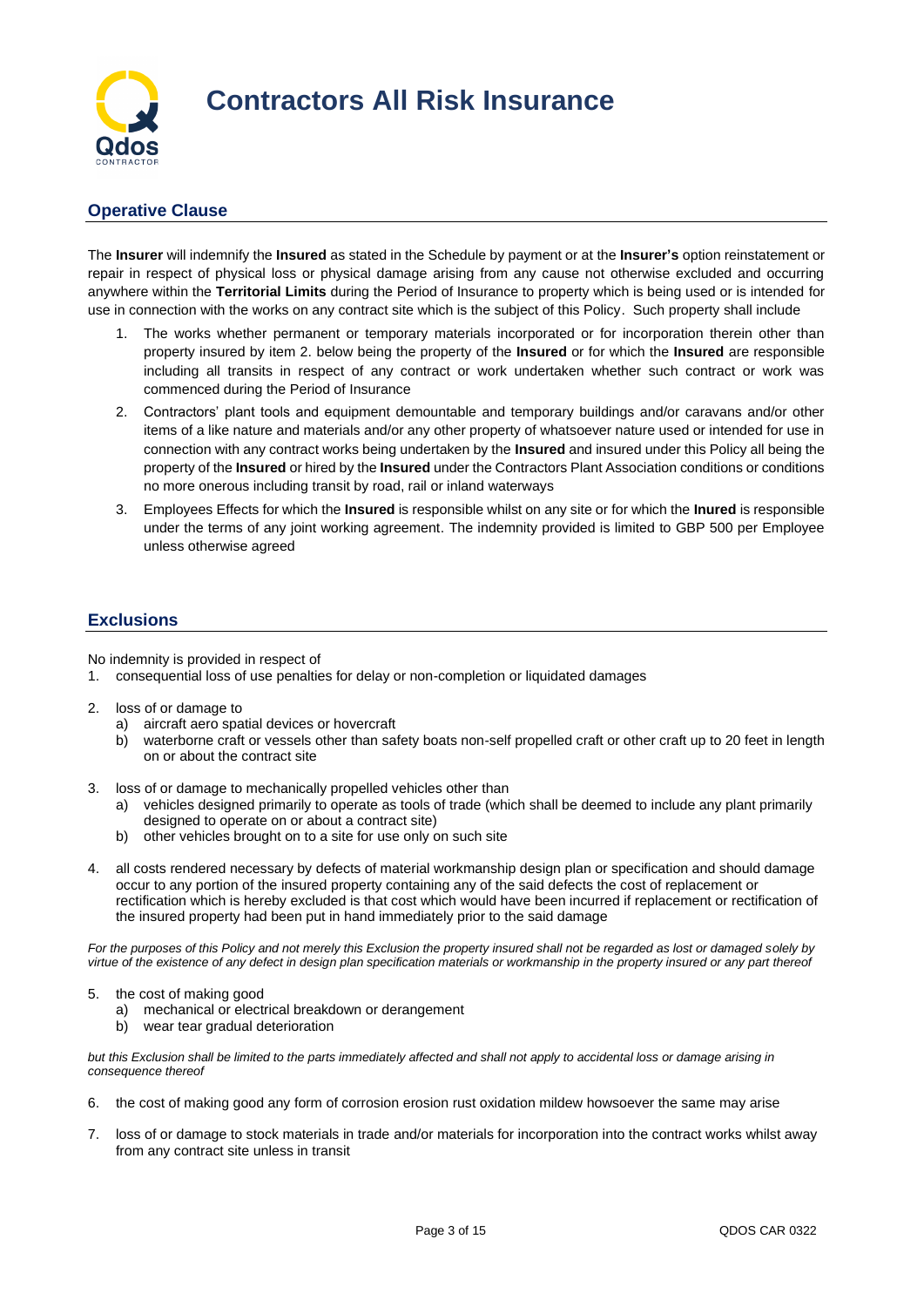

- 8. loss of or damage to cash notes postal and/or money orders cheques stamps or negotiable instruments of whatsoever nature or other securities for money
- 9. loss of or damage to any part of the property insured arising out of the works being taken into use or occupation (except for testing and commissioning when applicable) unless the **Insured** shall give notice to the **Insurer** as soon as possible and shall agree to pay such additional premium as the **Insurer** may reasonably require

*This Exclusion shall not apply* 

- *a) to the use of any property as a show house with a value of up to GBP 250,000 and contents with a value up to GBP 50,000 b) during the period of 14 days from the date of issue by the Engineer of a Certificate of Completion when a contract is subject*  to the latest Standard Conditions of Contract of the Institute of Civil Engineers and /or JCT or equivalent conditions of *contract*
- 10. any loss of property either by disappearance or by shortage if such disappearances or shortage is only revealed when a routine inventory is made or is not traceable to an individual event or occurrence
- 11. destruction or damage directly occasioned by pressure waves caused by aircraft and other aerial devices travelling at sonic or supersonic speeds
- 12. loss or damage arising for which the **Insured** is relieved of responsibility under the terms of any contract
- 13. loss or damage arising from directional drilling operations unless otherwise agreed by the **Insurer**
- 14. the cost of normal upkeep or normal making good
- 15. loss or damage which under the terms or conditions of the contract is the responsibility of the Employer unless the **Insured** has agreed under the terms or conditions of the said contract to accept responsibility to indemnify or to arrange insurance on the Employer's behalf in respect of such liability loss or damage
- 16. loss or damage caused by the wilful act or wilful negligence of the **Insured**
- 17. loss or damage to existing structures and/or existing property being worked upon unless otherwise agreed
- 18. loss or damage arising from transits by sea or air
- 19. loss or damage caused by contamination of asbestos or asbestos dust

20. loss or damage arising from an act of Terrorism as follows

Notwithstanding any provision to the contrary within this Policy or any endorsement thereto unless an endorsement is issued that expressly overrides the provisions contained herein no indemnity is provided

- a) for loss destruction of or damage to any property whatsoever or any loss or cost or expense of whatsoever nature resulting or arising therefrom or any consequential loss
- b) against any legal liability of whatsoever nature
- directly or indirectly caused by resulting from or contributed to by or arising from or in connection with
	- i. any act of Terrorism regardless of any other cause or event contributing concurrently or in any other sequence to the loss
	- ii. any action taken in controlling preventing suppressing or in any way relating to any act of Terrorism

For the purpose of this clause an act of Terrorism means an act including but not limited to the use of force or violence and/or the threat thereof of any person or group(s) of persons whether acting alone or on behalf of or in connection with any organisation(s) or government(s) committed for political religious ideological or similar purposes including the intention to influence any government and/or to put the public or any section of the public in fear.

If the **Insurers** allege that by reason of this Exclusion any loss liability damage cost or expense or consequential loss is not covered by this Policy the burden of proving the contrary shall be upon the **Insured**.

21. loss or damage arising from contracts involving work in on over or adjacent to tidal waters tunnels (but not cut and cover) galleries with an estimated contract value greater than GBP 25,000 unless specifically agreed

22. Theft:

a) from unattended vehicles at the **Insured's** premises unless the vehicle is in a locked building or secure compound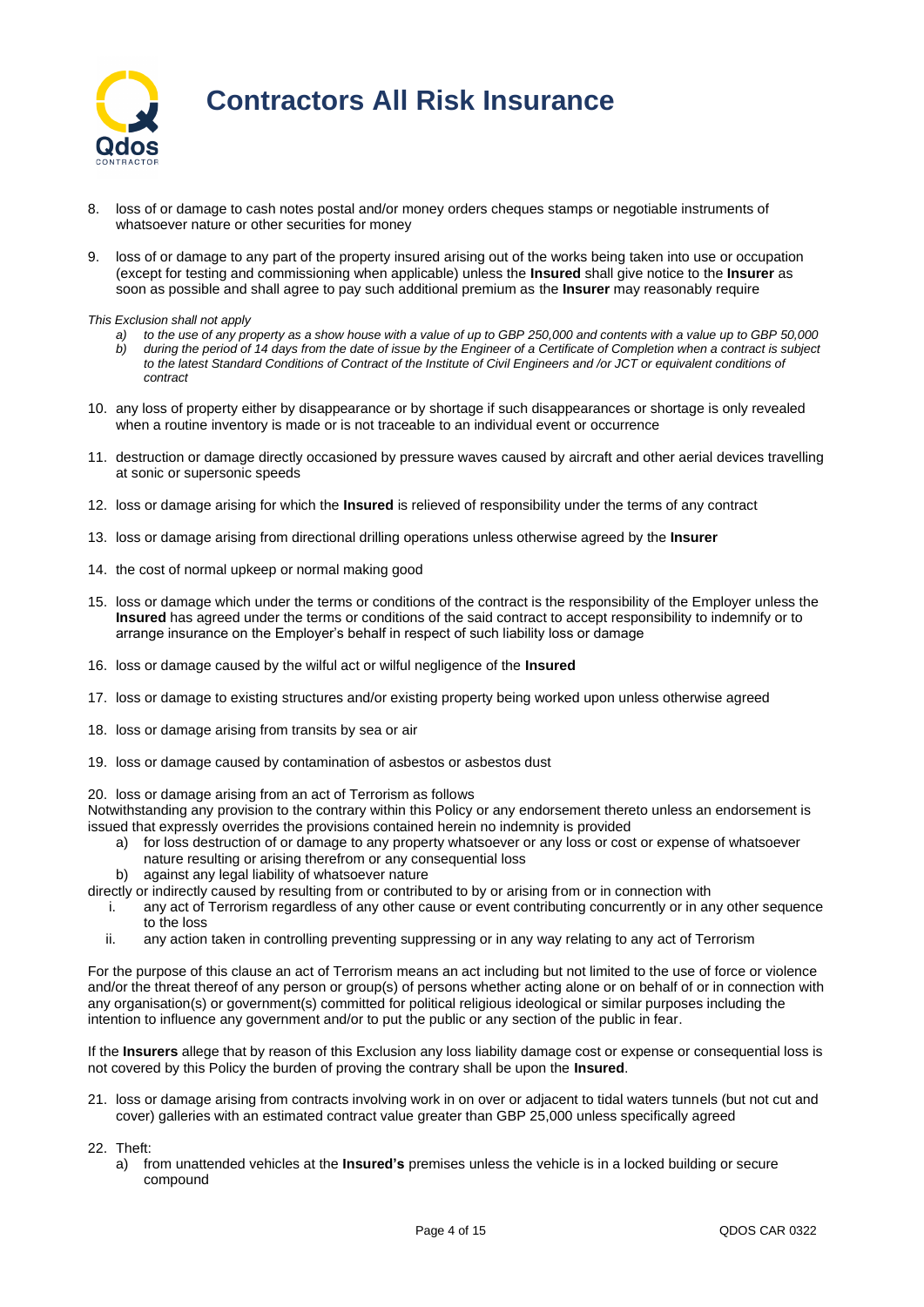

## b) from unattended vehicles otherwise away from any contract site unless

- in respect of items carried inside any such vehicle or contained within vehicle storage boxes
- 1. the vehicle is secured by all factory fitted locks and alarm/immobiliser (where fitted) and
	- 2. any externally mounted vehicle storage boxes are locked and
	- 3. the keys have been removed from the vehicle
	- or the vehicle is garaged in a locked building or parked in a secure compound
- ii. in respect of items carried upon or attached to any such vehicle<br>1. the vehicle is garaged in a locked building or parked in a secure the vehicle is garaged in a locked building or parked in a secure compound or
- 2. the vehicle is in transit other than where parked overnight and the keys have been removed from the vehicle
- c) of plant and equipment when not in use unless
	- i. the item is secured by all factory fitted locks and alarm/immobiliser (where fitted) and
	- ii. the keys have been removed from the item
- 23. loss or damage to any contract or plant or equipment or materials within the High Radio Active Zone (HRZ) of any nuclear installation

#### 24. any:

- i. "Cyber Loss"
- ii. loss damage liability claim cost expense of whatsoever nature directly or indirectly caused by contributed to by resulting from arising out of or in connection with any loss destruction misuse misrepresentation corruption unauthorised appropriation loss of use modification unauthorised transmission reduction in functionality repair replacement restoration or reproduction of or unauthorised access to any "Data", including any amount pertaining to the value of such "Data"

regardless of any other cause or event contributing concurrently or in any other sequence thereto

#### *In the event any portion of this endorsement is found to be invalid or unenforceable the remainder shall remain in full force and effect*

For the purpose of this Exclusion:

- a) "Cyber Loss" means any loss damage liability claim cost or expense of whatsoever nature directly or indirectly caused by contributed to by resulting from arising out of or in connection with any "Cyber Act" or "Cyber Incident" including but not limited to any action taken in controlling, preventing suppressing or remediating any "Cyber Act" or "Cyber Incident"
- b) "Cyber Act" means an unauthorised malicious or criminal act or series of related unauthorised malicious or criminal acts regardless of time and place or the threat or hoax thereof involving access to processing of use of or operation of any "Computer System"
- c) "Cyber Incident" means any error or omission or series of related errors or omissions involving access to processing of use of or operation of any Computer System or any partial or total unavailability or failure or series of related partial or total unavailability or failures to access process use or operate any Computer System
- d) "Computer System" means any computer hardware software communications system electronic device (including but not limited to smart phone laptop tablet wearable device) server cloud or microcontroller including any similar system or any configuration of the aforementioned and including any associated input output "Data" storage device networking equipment or back up facility
- e) "Data" means information facts concepts code or any other information of any kind that is recorded or transmitted in a form to be used accessed processed transmitted or stored by a "Computer System"
- 25. any loss damage liability claim cost or expense of whatsoever nature directly or indirectly caused by contributed to by resulting from arising out of or in connection with a "Communicable Disease" or the fear or threat (whether actual or perceived) of a "Communicable Disease" regardless of any other cause or event contributing concurrently or in any other sequence thereto provided that subject to the other terms conditions and exclusions contained herein this Policy shall cover physical loss of or damage to the property insured where such physical loss or damage is directly caused by or arising from fire lightning explosion aircraft or vehicle impact power failure or surge falling objects windstorm rainstorm hail tornado cyclone typhoon hurricane earthquake seaquake seismic and/or volcanic disturbance/eruption tsunami flood storm surge water damage liquefaction freeze ice storm sleet weight of snow or ice avalanche smoke sprinkler leakage meteor/asteroid impact landslip landslide mudslide sinkhole collapse bush fire forest fire riot riot attending a strike looting civil commotion vandalism and malicious mischief or theft

*For the purpose of this Exclusion Communicable Disease means any disease which can be transmitted by means of any substance or agent from any organism to another organism where:*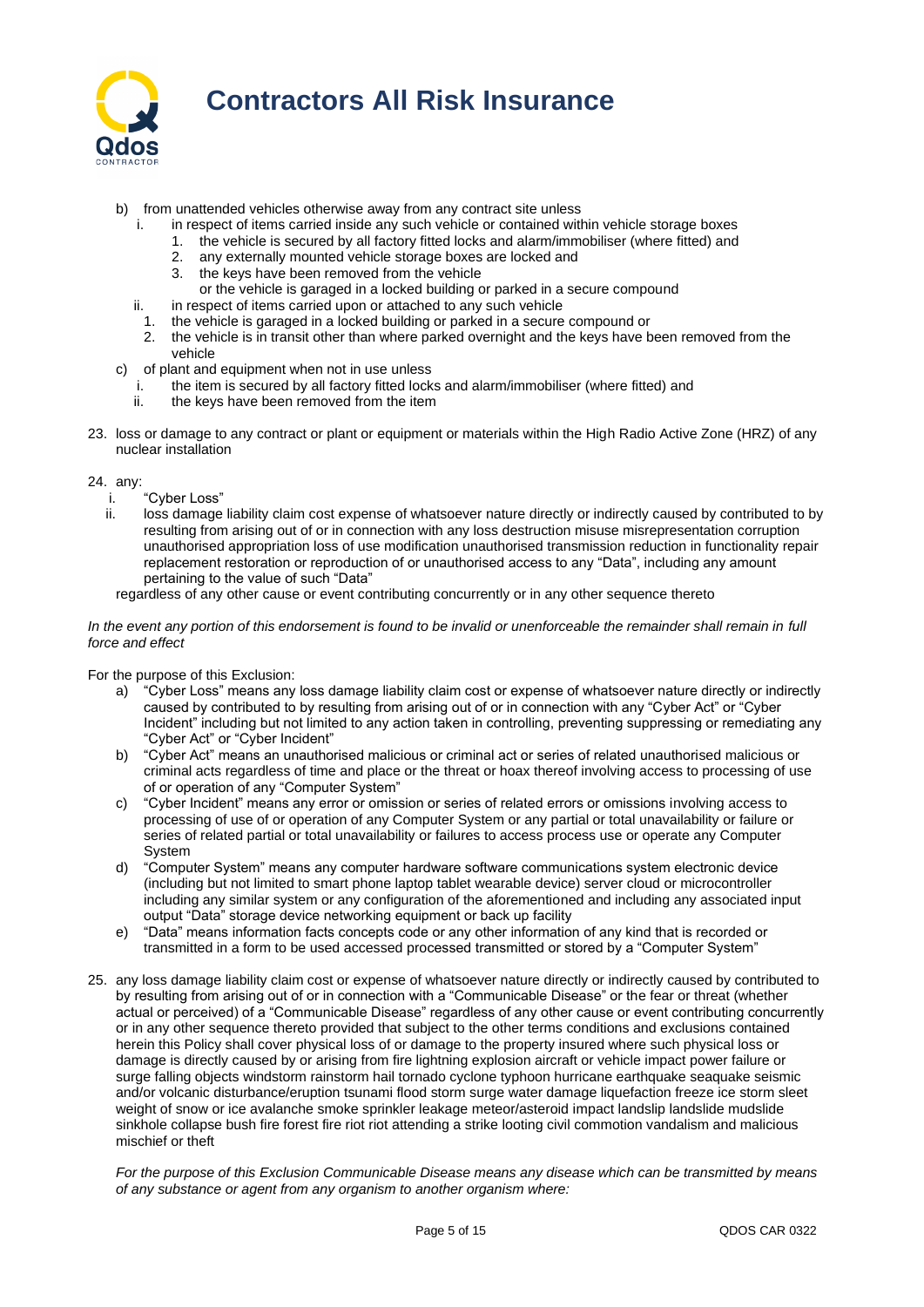

- a) the substance or agent includes but is not limited to a virus, bacterium parasite or other organism or any variation thereof whether deemed living or not and
- b) the method of transmission whether direct or indirect includes but is not limited to airborne transmission bodily fluid transmission transmission from or to any surface or object solid liquid or gas or between organisms and
- c) the disease substance or agent can cause or threaten damage to human health or human welfare or can cause or threaten damage to deterioration of loss of value of marketability of or loss of use of property
- 26. loss or damage arising from contracts originally scheduled to be of longer duration than 36 months (exclusive of the maintenance period)
- 27. the construction or structural alteration or repair of basements
- 28. the construction or structural alteration or repair of transport tunnels
- 29. the construction or critical maintenance of hydroelectric or reservoir dams

## **Memoranda To The Policy**

#### **1. PROFESSIONAL FEES**

This Policy includes architects' surveyors' consulting engineers' and other professional fees necessarily incurred in connection with the reinstatement of property insured

Provided that

- a. such fees shall not exceed those authorised under the scale of the appropriate professional body or institute regulating such charges subject to a maximum of 15% of the estimated contract value or GBP 250,000 whichever is the less
- b. the **Insurer** shall not provide indemnity against any fees incurred in preparing or pursuing any claim

### **2. DEBRIS REMOVAL**

This Policy includes costs and expenses necessarily incurred in respect of removal of debris dismantling demolition (including off site storage) shoring propping and clearance of drains and sewers following loss or damage insured up to 10% of the amount of the loss

## **3. SPECULATIVE HOUSING**

In the event of speculative housing being completed but unsold cover under this Policy shall continue for a period of six months unless otherwise agreed from the date of practical completion but the **Insurer's** liability shall not exceed GBP 250,000 any one occurrence

## **4. PLANS**

The property insured by Paragraph 1 of the Operative Clause shall be deemed to include plans and specifications or other contract documentation of the works or temporary works but only for the cost of reproducing such plans specifications and documentation up to a maximum limit of GBP 10,000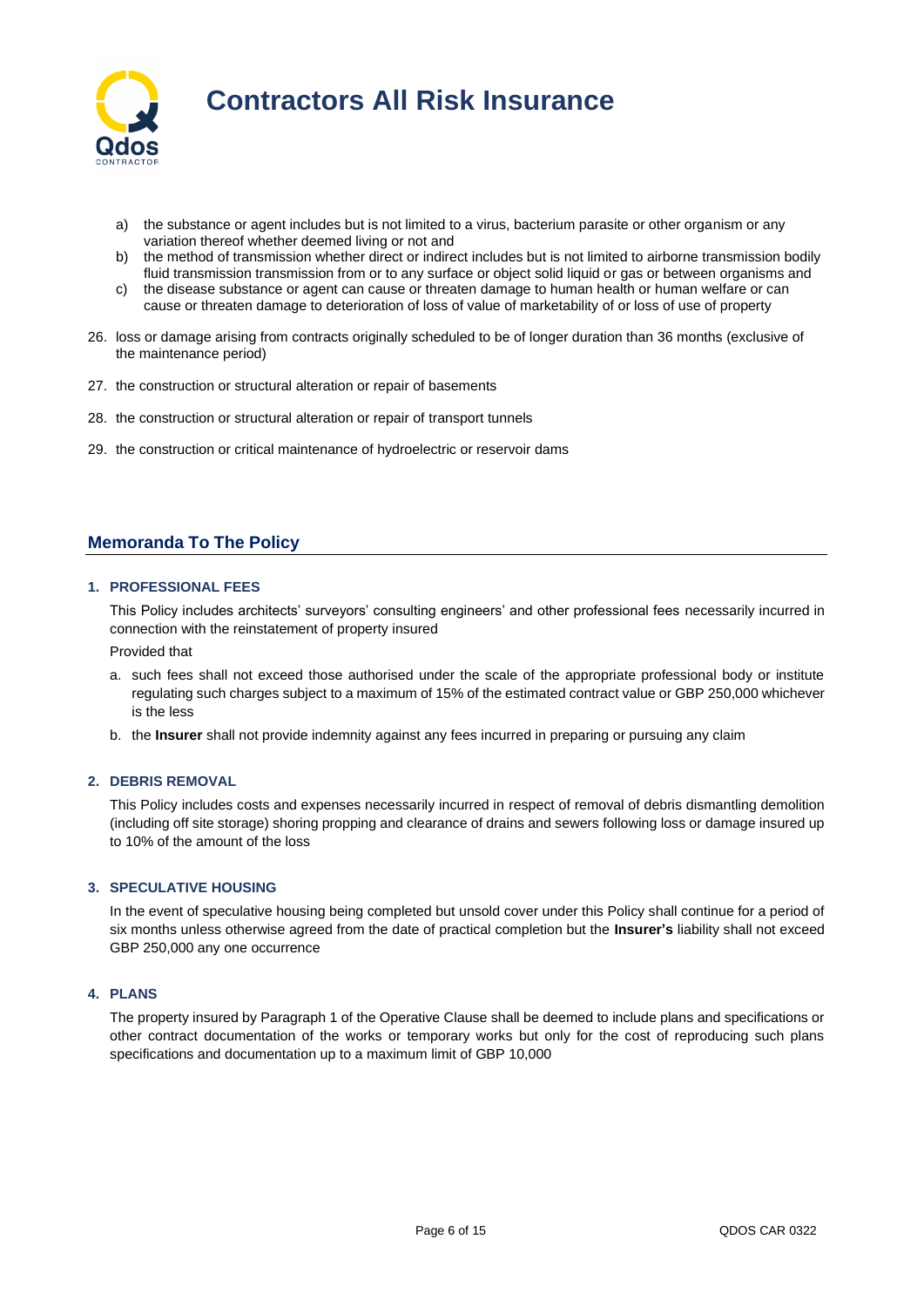

## **5. AUTOMATIC ACQUISITIONS**

The **Insured** shall include any entity acquired by the policyholder provided that

- a. the Business is similar to that of the **Insured**
- b. full underwriting information constituting a fair presentation of the risk (including claims information) is provided to the **Insurer** or **Qdos** within 30 days of the acquisition
- c. the **Insured** accepts any additional terms and conditions required by the **Insurer** and agrees to pay any additional premium

## **6. GENERAL INTEREST**

This Policy duly notes the interest of any Bank Finance Company Building Society and any other institution or concern that have a financial interest in the property insured by this Policy

## **7. MAINTENANCE**

Where required by contract this Policy includes physical loss or physical damage

- a. occurring during the maintenance period (not exceeding twenty four months unless otherwise agreed) from a cause arising before the issue of a certificate of practical completion
- b. occasioned by the **Insured** in the course of fulfilling their obligations during the maintenance period as required by the terms of the contract

### **8. OCCURRENCE**

The word "occurrence" shall mean all individual losses arising out of and directly occasioned by one event However the duration and extent to any "occurrence" so defined shall be limited to

72 consecutive hours as regards hurricane typhoon windstorm rainstorm hailstorm and/or tornado

72 consecutive hours as regards earthquake seaquake tidal wave and/or volcanic eruption

## **9. PRINCIPALS CLAUSE**

Where the **Insured** so requests the **Insurer** agrees to indemnify any Principal of the **Insured** but only to the extent that such liability arises solely out of the work performed for the Principal by or on behalf of the **Insured**. Such Principal shall be subject to and comply with the terms and conditions of the Policy and this clause shall in no way operate to increase the Sums Insured as stated in the Schedule

## **10. EXCESS**

Where an excess is stated in the Schedule the **Insured** shall be responsible for the first amount so specified

### **11. EMPLOYEES EFFECTS DEFINITION**

It is understood and agreed that for the purpose of this Policy the **Insured's** Employees effects shall include physical loss of or physical damage to tools clothing and personal effects (but not furs money and jewellery) belonging to any

- a. director or employee of the **Insured**
- b. clerk of works resident engineer or their employee

whilst on or about any contract site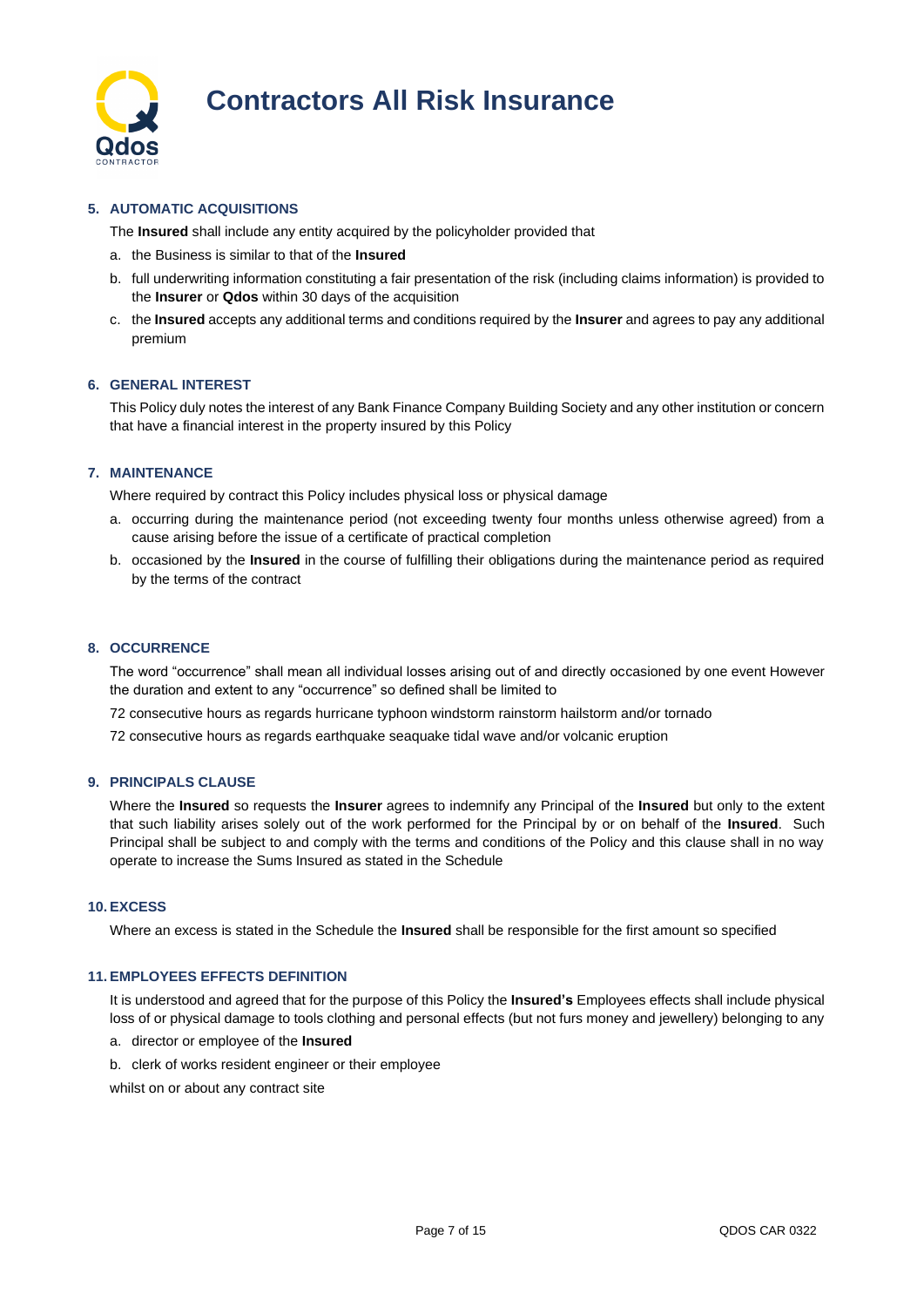

## **12. ADJUDICATION AWARDS CLAUSE**

- a. The **Insurer** will indemnify the **Insured** against an award (or any part thereof) made in respect of a construction dispute and resulting from an adjudication procedure which complies with the provisions of the Housing Grants Construction and Regeneration Act 1996
	- 1. indemnity shall only apply to the extent that such an award relates to loss damage or liability for which an indemnity is provided by this Policy
	- 2. any payment made by the **Insurer** in respect of such an award shall be made without prejudice to any other rights of the **Insurer** under this Policy
- b. It is a condition precedent to any liability of the **Insurer** to make any payment under this Memorandum where there is a construction contract dispute relating to loss damage or liability for which an indemnity is or may be provided by this Memorandum
	- 1. any notice received by the **Insured** from any party of intention to refer such a dispute for adjudication shall be forwarded to the **Insurer** or **Qdos** within five days of receipt
	- 2. the **Insured** shall provide prior notice to the **Insurer** of any intention by them to refer any such dispute for adjudication
	- 3. the **Insured** shall not accept any award made by an adjudicator to such a dispute as being final without the prior agreement of the **Insurer**

## **13. JOINT CODE OF PRACTICE**

In respect of all contracts or work whose estimated value (including free issue materials) exceeds GBP 1,000,000 the **Insured** undertakes to comply with the Joint Code of Practice on the Protection from Fire of Construction Sites and Buildings Undergoing Renovation Fifth Edition dated January 2000 (the Joint Code) or any subsequent edition thereof

The appointed representatives of the **Insurer** shall have the right at all reasonable times to enter and inspect any such contract site for the purpose of ensuring that the conditions of such sites or work in all respects comply with the Joint Code

For the purpose of Paragraph 6.3 of the Joint Code any building site including those where demolition alterations fitting out renovations refurbishment or repair work is carried out whose estimated value (including free issue materials) exceeds GBP 20,000,000 shall be deemed to be a "Large Project"

In the event of a breach of the Joint Code the **Insurer** may inform the Employer and management of the **Insured** the nature of the breach and may specify the required remedial measures (the Remedial Measures) and the reasonable period of time in which such Remedial Measures are to be completed. If the **Insured** should fail to complete such Remedial Measures within the specified time the **Insurer** may confirm the same by notice in writing given by actual delivery or by registered post or by recorded delivery to both the Employer and the **Insured** at their respective addresses nominated by the **Insured** at the inception of cover or as otherwise subsequently amended.

Such notice shall at the discretion of the **Insurer** either suspend or cancel the Policy from the date named in the notice which shall not be less than 30 days from the date of delivery of such notice it being understood the Policy may be reinstated with effect from the date on which the **Insurer** is satisfied that the Remedial Measures have been completed

This Memorandum shall not prejudice waive or remove the rights of the **Insurer** or the **Insured** under the terms exceptions and conditions of this Policy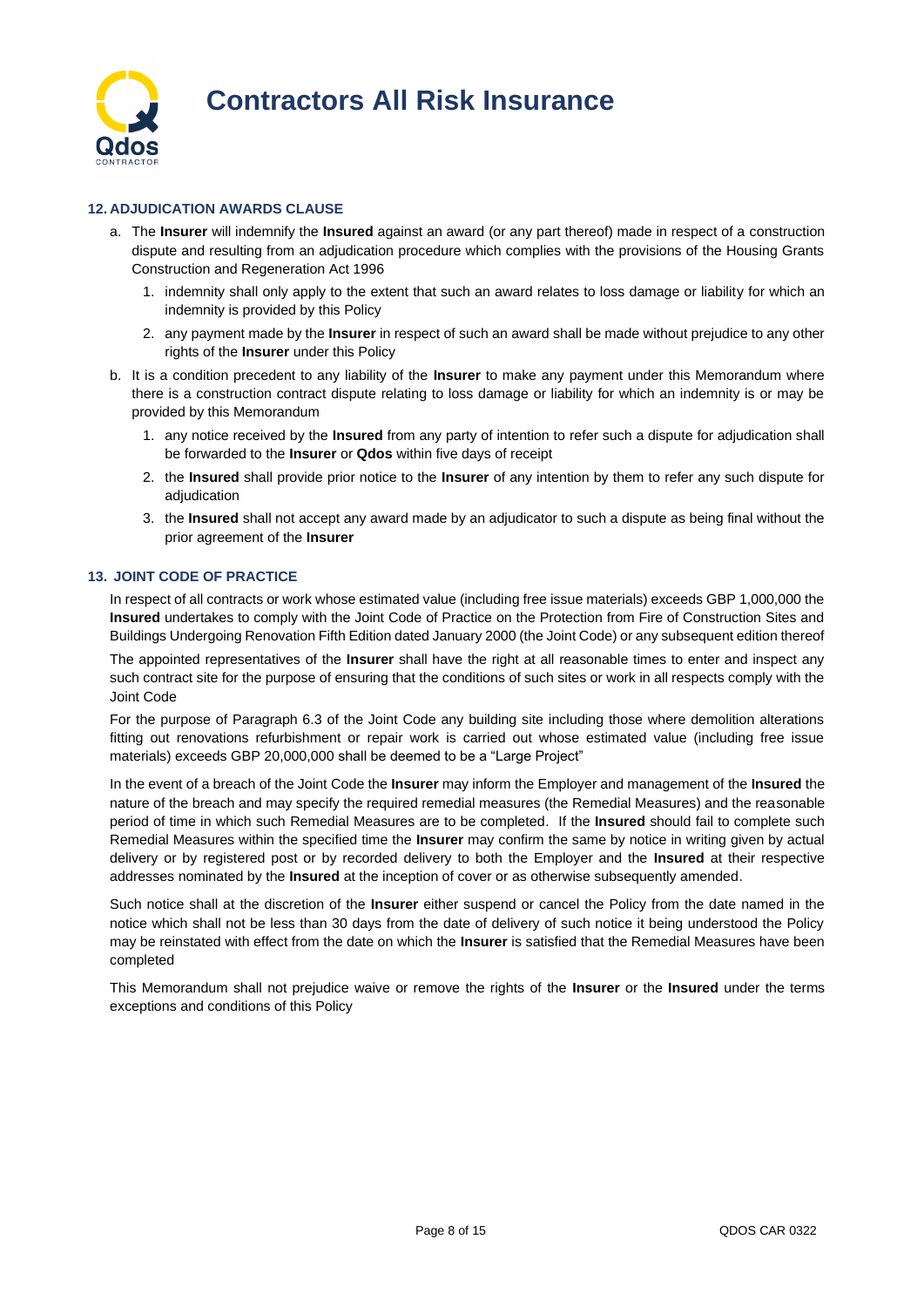

## **14. PUBLIC AUTHORITIES REQUIREMENTS**

The **Insurer** will indemnify the **Insured** for such additional costs of reinstatement of the works as may be incurred with the **Insurers** written consent in complying with the stipulations of legislation or building or other regulations under or framed in pursuance of any Act of Parliament or bye-laws of any public authority first imposed upon the **Insured** following loss or damage provided that the reinstatement is completed within twelve months of the occurrence of the loss or damage or within such further time as the **Insurer** may in writing allow

Provided that the **Insurer** shall not be liable in respect of costs for

- i. requirements relating to any undamaged part of the works other than foundations (unless foundations are specifically excluded from this Policy)
- ii. any rate tax duty development or other charge or assessment which may arise out of capital appreciation as a result of complying with any of the regulations or requirements referred to

#### **15. EXPEDITING EXPENSES**

In the event of loss of or damage to Items 1 and 3 of the property insured the cost of repair reinstatement or replacement admitted under this Policy shall be subject to the consent of the **Insurer** and include the additional costs of overtime weekend shift working plant hire charges express delivery (including air freight) necessarily and reasonably incurred in expediting repair reinstatement or replacement of such loss or damage (but excluding any such costs to expedite the completion of any construction erection or installation of property not lost or damaged) provided that the liability of the **Insurer** shall not exceed GBP 50,000 in respect of each and every loss or series of losses arising out of one originating cause

## **16. CONTINUING HIRE CHARGES**

Cover under this Policy is extended to indemnify the **Insured** in respect of their legal liability for the payment of hiring charges in respect of plant hired in by the **Insured** under Contractors Plant Association and/or British Crane Hire Corporation Conditions of Hire or conditions imposing similar liability whilst such plant is out of use following loss or damage for which an indemnity is provided by this Policy (or which would be provided thereunder but for the application of an Excess Clause)

The **Insurer** will not be liable under this extension for

- i. liability for a period longer than three months or GBP 50,000 whichever is the least
- ii. the first 7 days such plant is out of use

#### **17. NEGLIGENT BREAKDOWN**

The **Insurer** will indemnify the **Insured** in respect of liability assumed under Clause 9(d) of the Model Conditions for the Hiring of Plant of the Construction Plant-Hire Association or any similar liability assumed under the Scottish Plant Owners Association Conditions or other Conditions no more onerous than these

### **18. IMMOBILISED PLANT**

In the event of constructional plant and/or equipment becoming unintentionally immobilised in any physical situation in or about the site of an insured contract the necessarily incurred cost of recovery and/or withdrawal shall be "damage" within the meaning of this Policy

Always provided that the total liability in respect of the actual damage and the recovery cost shall not exceed the total value of the item at the time of the damage

No indemnity shall be provided hereon in respect of the cost of recovery and/or withdrawal following electrical or mechanical breakdown or derangement where such is the sole reason for the recovery and/or withdrawal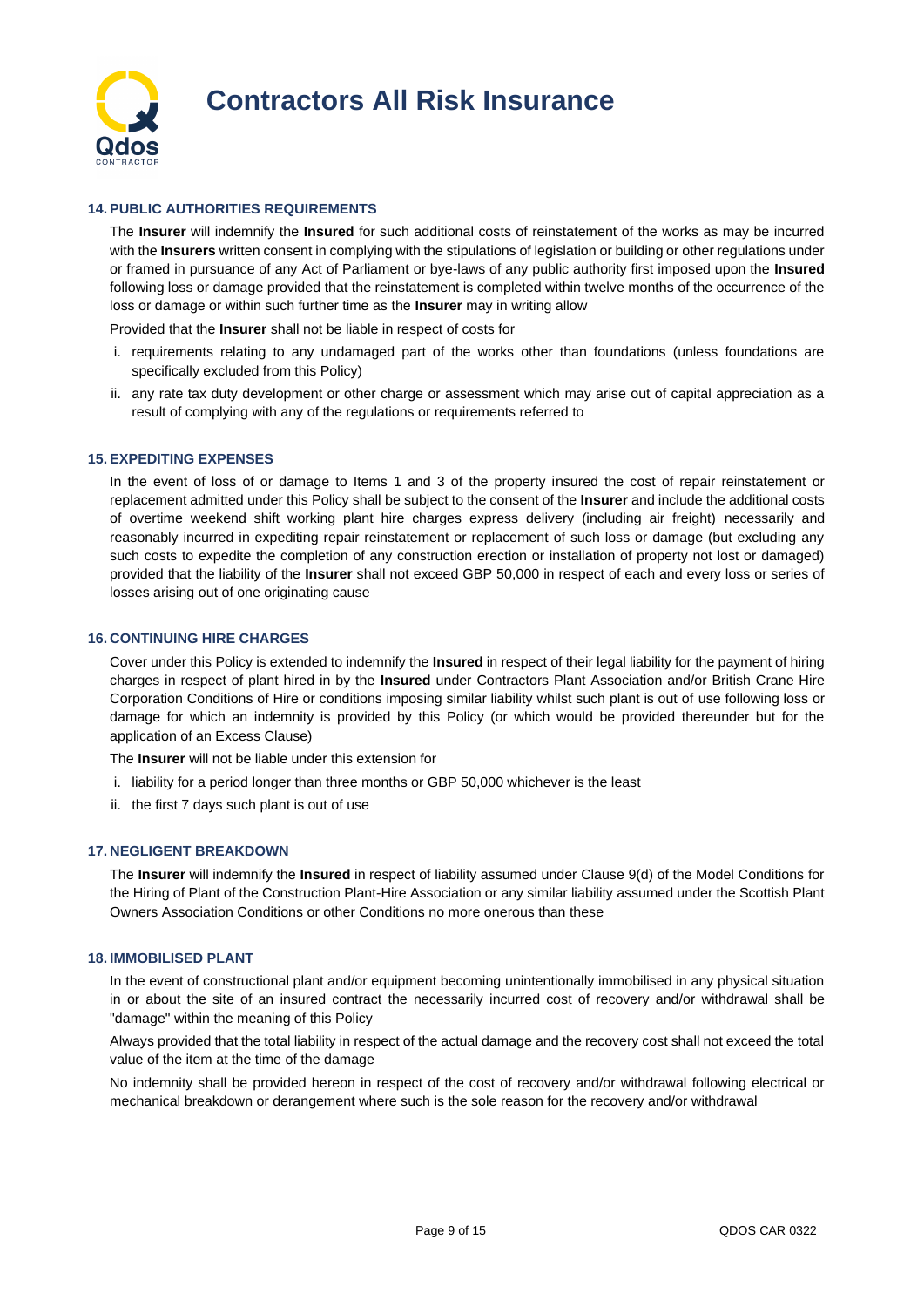

## **19. INCREASE**

If during the Period of Insurance the actual reinstatement value of the property insured shall be in excess of the sum insured stated in the Schedule then the sum insured shall be deemed to be increased by the amount of such excess but not exceeding in all 110% of the sum insured stated in the Schedule

## **20. AUTOMATIC REINSTATEMENT**

In consideration of the sum insured not being reduced by the amount of any loss or damage the **Insured** shall pay the appropriate additional premium calculated at pro rata of the applicable rate on the amount of the loss or damage from the date thereof to the expiry of the period of insurance such additional premium to be disregarded for the purposes of adjustment in accordance with General Conditions Attaching to This Policy 3

## **21. OFFSITE STORAGE**

Notwithstanding Exclusion 7. the **Insurer** will indemnify the **Insured** in respect of physical loss of or physical damage to finished materials or goods designated for and awaiting incorporation into specific contract works while such goods are temporarily held in store away from the contract site but not while such materials or goods are being worked upon subject to a limit of GBP 50,000 any one loss

## **General Exclusions**

## **1. NUCLEAR EXCLUSION CLAUSE**

No indemnity is provided

- a. for loss destruction of or damage to any property whatsoever or any loss or expense whatsoever resulting or arising there from or any consequential loss
- b. against any liability of whatsoever nature

directly or indirectly caused by or contributed to by or arising from

- i. ionising radiations or contamination by radioactivity from any nuclear fuel or from any nuclear waste from the combustion of nuclear fuel
- ii. the radioactive toxic explosive or other hazardous properties of any explosive nuclear assembly or nuclear component thereof
- iii. any weapon of war employing atomic or nuclear fission or fusion or like reaction or radioactive force or matter

#### **2. WAR EXCLUSION CLAUSE**

No indemnity is provided in respect of loss or damage directly or indirectly occasioned by happening through or in consequence of war invasion acts of foreign enemies hostilities (whether war be declared or not) civil war rebellion revolution insurrection military or usurped power confiscation nationalisation or requisition or destruction of or damage to property by or under the order of any government or public or local authority

## **3. SANCTION LIMITATION AND EXCLUSION CLAUSE**

The **Insurer** will not provide cover be liable to pay any claim or provide any benefit if to do so would expose the **Insurer** (or any parent company direct or indirect holding company of the **Insurer**) to any penalty or restriction (including extraterritorial penalties or restrictions so far as such do not contradict laws applicable to the **Insurer**) arising out of any trade and economic sanctions laws or regulations which are applicable to the **Insurer**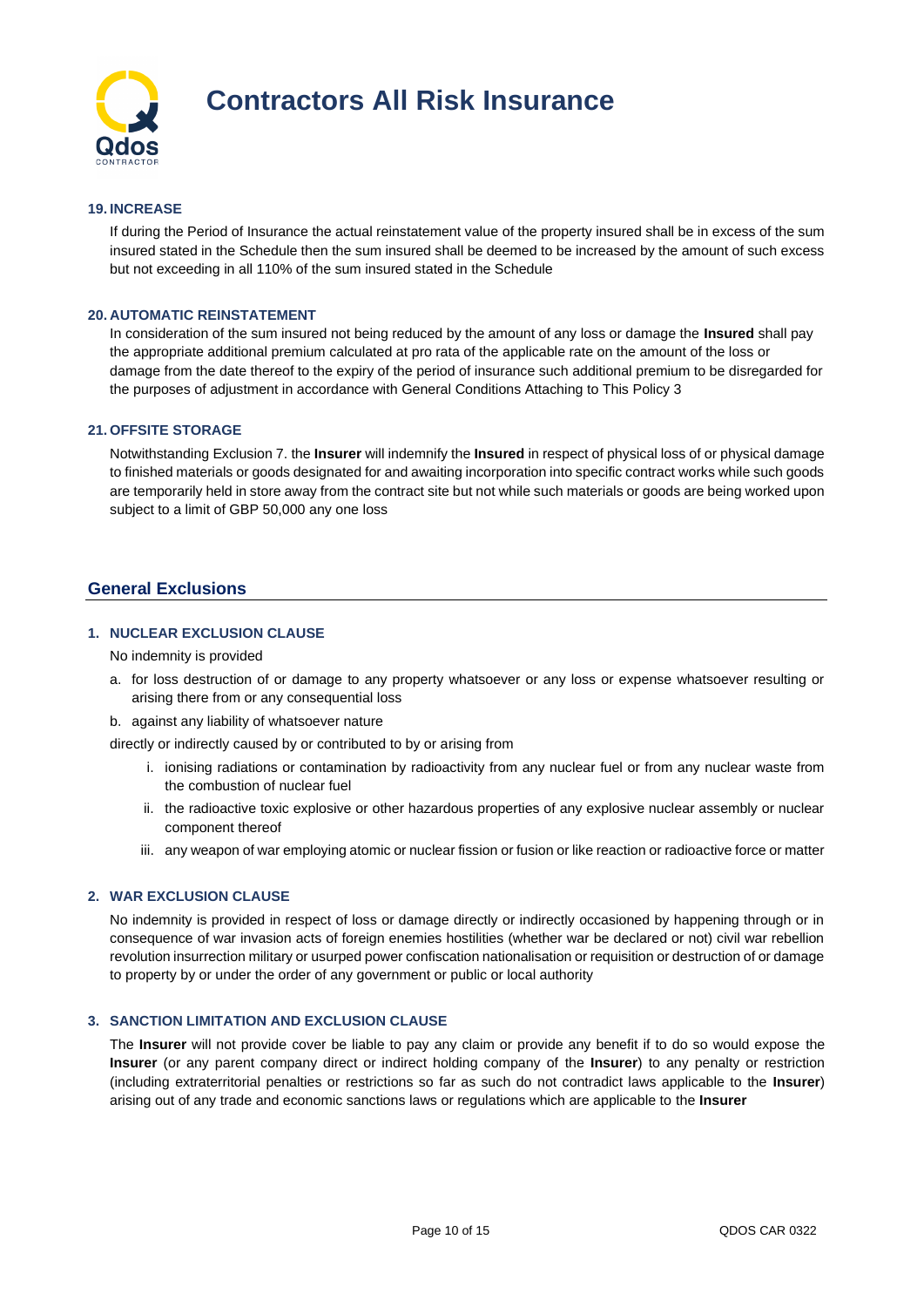

## **General Conditions**

## **1. ADJUSTMENT OF PREMIUM**

It is a condition precedent to liability that if any of the Premium for this Policy has been calculated on estimates furnished by the **Insured** the **Insured** shall keep accurate records containing all particulars relative thereto and shall at all times allow the **Insurer** to inspect such records The **Insured** shall within three months from the expiry of each Period of Insurance furnish such particulars to the **Insurer** and the premium for such period shall thereupon be adjusted and the difference paid by or allowed to the **Insured** as the case may be subject to any minimum premium required. The **Insurer** reserves the right to request that the **Insured** supplies an auditors statement with such calculations that are the subject of adjustment under this Policy attesting to the accuracy thereof. Such calculations shall include all remuneration paid to employees and all payments made to self-employed persons or employees of labour only sub-contractors for whom liability is assumed or on such other basis as may be agreed

## **2. CLAIMS PROCEDURE**

On the happening of an event which could result in a claim the **Insured** shall

- a. Make no admission of liability or promise without the **Insurer's** or **Qdos'** written consent
- b. Notify the Police immediately in respect of plant or equipment of any loss or damage by theft riot arson or wilful or malicious damage
- c. Notify National Plant & Equipment Register Office 2 H/I, Wessex House, 40 Station Road, Westbury, Wiltshire BA13 3JN Tel No: 01225464599 https://www.ter-europe.org/ in respect of theft of any plant or equipment
- d. Notify **Qdos** as soon as possible:
	- i. on 0116 478 3419, or;
	- ii. by writing to Qdos Claims Department, The Grange, Grange Avenue , Rearsby, Leicester, LE7 4FY, or;
	- iii. by email: Claims@qdoscontractor.com

It is a condition precedent to liability that the **Insured** shall give written notice to the **Insurer** or **Qdos** as soon as reasonably practicable of any incident that may give rise to a claim under this Policy and shall give all such additional information as the **Insurer** or **Qdos** may require

Every claim writ summons or process and all documents relating thereto shall be forwarded to the **Insurer** or **Qdos** immediately they are received

In the event of any occurrence giving rise to loss or damage insured under this Policy the **Insured** shall take such immediate action as is necessary to minimise the loss and in the case of property which has been lost stolen or wilfully or maliciously damaged the **Insured** shall give immediate notice to the Police and take all practicable steps to recover property lost and to discover the person or persons responsible for such loss or damage

No admission offer promise or payment shall be made or given by or on behalf of the **Insured** without written consent of the **Insurer** who shall be entitled to take over and conduct in the name of the **Insured** the defence or settlement of any claim or to prosecute in the name of the **Insured** for their own benefit any claim for indemnity or damages or otherwise and shall have full discretion in the conduct of any proceedings and in the settlement of any claim and the **Insured** shall give all such information and assistance as the **Insurer** may reasonably require

If the **Insured** shall make any claim knowing the same to be fraudulent or false as regards the amount or otherwise this Policy shall become void and all claims hereunder shall be forfeited

If any difference shall arise as to the amount to be paid under this Policy (liability being otherwise admitted) such difference shall be referred to an Arbitrator to be appointed by the parties in accordance with the statutory provisions for the time being in force Where any difference is by this Condition to be referred to arbitration the making of an Award shall be a condition precedent to any right of action against the **Insurer**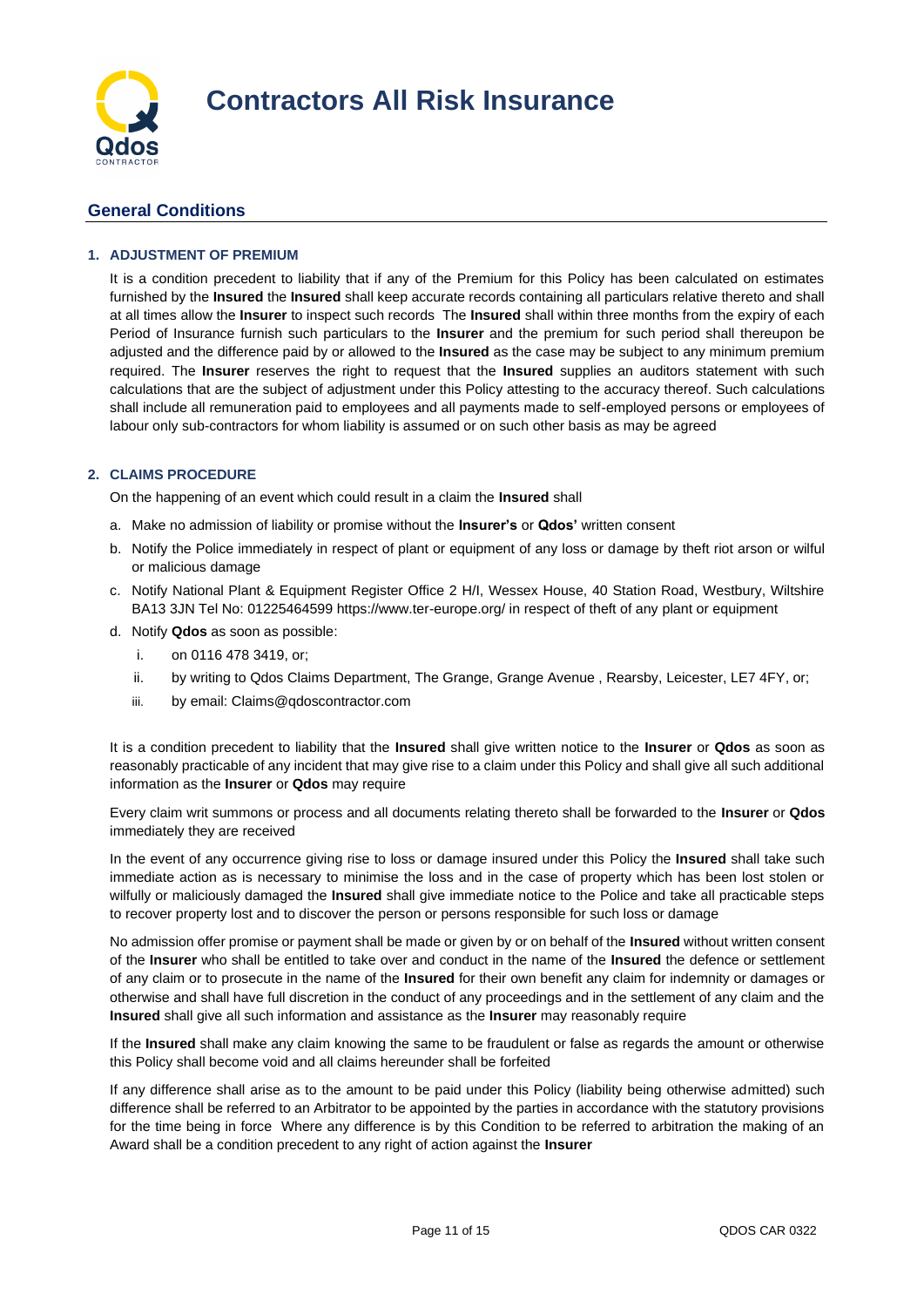

For the safety of the property insured and to prevent loss or damage in the event of an occurrence giving rise or which may give rise to a claim under this Policy the **Insured** shall at his own expense take such immediate action as is necessary to minimise any loss and prevent repetition

## **3. ALTERATIONS IN RISK**

It is a condition precedent to liability that the **Insured** is required to notify the **Insurer** or **Qdos** as soon as reasonably practicable of all material facts or alterations in the risk which come to his knowledge or arise during the currency of this Policy and the **Insurer** reserves the right to amend the terms and conditions of the Policy

## **4. OTHER INSURANCE**

If any claim covered by this Policy is also covered in whole or in part by any other insurance the liability of the **Insurer** shall apply excess of and not as contributory with such other insurance

## **5. CANCELLATION CLAUSE**

The **Insurer** or **Qdos** may cancel this Policy by sending thirty days' written notice to the **Insured's** last known address whereupon the **Insured** shall become entitled to a refund of a proportionate part of the premium

## **6. DISPUTES CLAUSE**

Any dispute concerning the interpretation of the terms Conditions Limitations or Exclusions contained herein is understood and agreed by both the **Insured** and the **Insurer** to be subject to the laws of England and Wales. Each party agrees to submit to the jurisdiction of any court of competent jurisdiction within England and Wales and to comply with all requirements necessary to give such court jurisdiction. All matters arising hereunder shall be determined in accordance with the law and practice of such court

## **7. PRECAUTIONS**

The **Insured** shall take all reasonable precautions or steps

- a) to observe and comply with all Statutory or local authority laws obligations and requirements
- b) in the selection of employees or sub-contractors
- c) to see that construction plant equipment and machinery are substantial and sound and in proper order and fit for the purposes for which they are used

## **8. TEMPORARY PRECAUTIONS**

If any defect in the Contract Works or construction plant equipment and machinery shall be discovered the **Insured** shall until such defect has been made good cause temporary precautions to be taken as the circumstances may require. The **Insured** shall at all times take all reasonable precautions to prevent accidents injury loss or damage

#### **9. SUBROGATION**

Any claimant under this Policy shall at the request and at the expense of the **Insurer** do and concur in doing and permit to be done all such acts and things as may be necessary or reasonably required by the **Insurer** for the purpose of enforcing any rights and remedies or obtaining relief or indemnity from other parties to which the **Insurer** shall be or would become entitled or subrogated upon its paying for or making good any damage insured by this Policy whether such acts and things shall be or become necessary or required before or after their indemnification by the **Insurer**.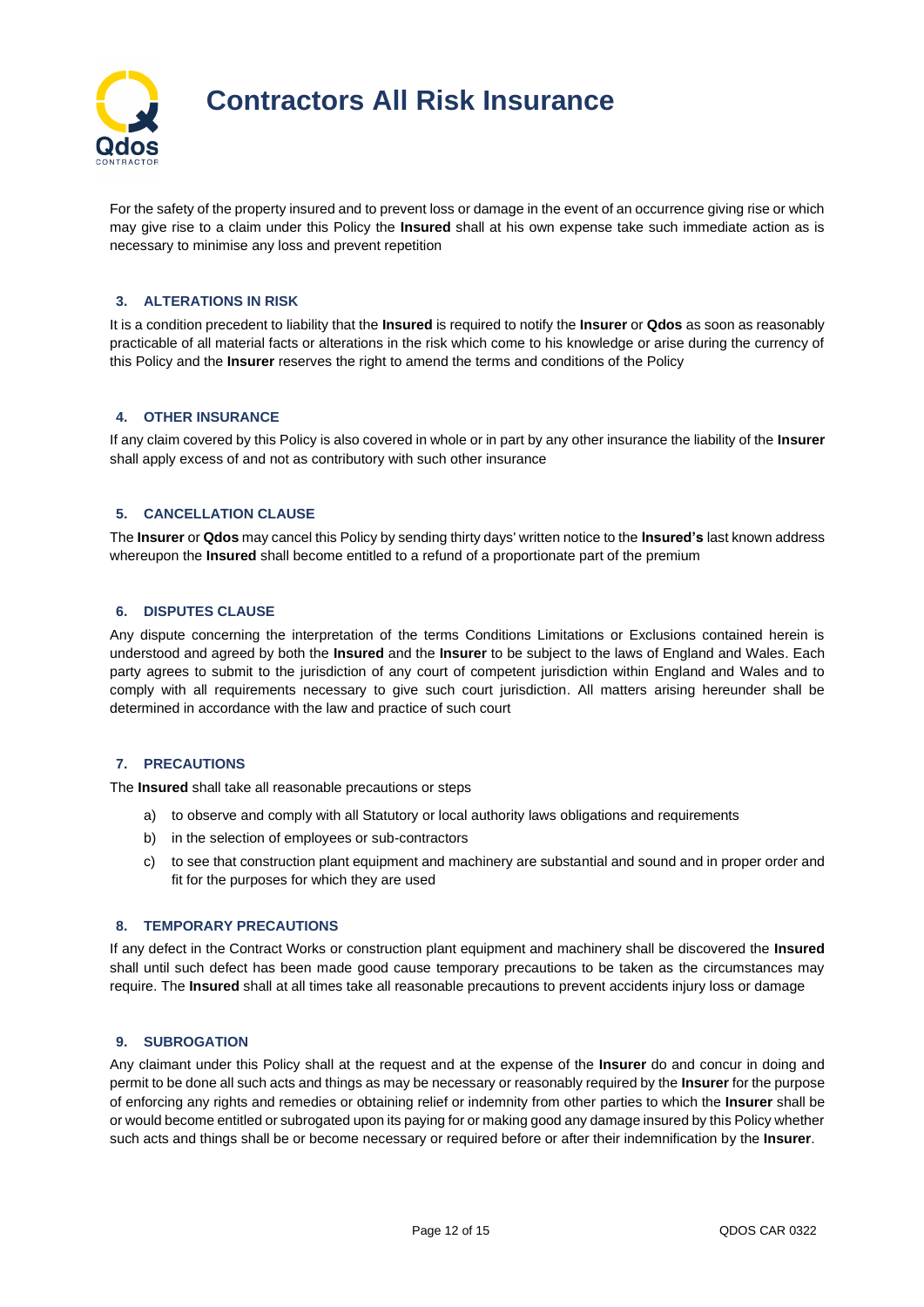

## **10. CONTRACTS (RIGHTS OF THIRD PARTIES) ACT 1999 CLARIFICATION CLAUSE**

A person who is not a party to this contract has no right under the Contracts (Rights of Third Parties) Act 1999 to enforce any term of this agreement but this does not affect any right or remedy of a third party which exists or is available apart from that Act

#### **11. THE NATIONAL PLANT & EQUIPMENT REGISTER**

It is a Condition of this Policy that all Construction Plant Tools Machinery and Equipment with an individual value in excess of GBP 25,000 must be registered with The Equipment Register Office 2 H/I, Wessex House, 40 Station Road, Westbury, Wiltshire BA13 3JN Tel No: 01225464599 https://www.ter-europe.org/ within 60 days of inception. Failure to do so will mean cover provided under Item No. 3) of the Schedule is cancelled

## **12. FRAUDULENT CLAIMS**

If the **Insured** shall make any claim knowing the same to be fraudulent or false as regards the amount or otherwise (including the provision of false or fraudulent documents or statements) then

The **Insurer** will:

- a) refuse to pay the whole of the claim and
- b) recover from the **Insured** any sums that it has already paid in respect of the claim

The **Insurer** may also notify the **Insured** that it will be treating all sections of this policy as having terminated with effect from the date of the earliest of any of the fraudulent act. In that event the **Insured** will

- a. have no cover under the Policy from the date of termination and
- b. not be entitled to any refund of premium

#### **13. DUE OBSERVANCE**

If the **Insured** does not comply with any part of any condition which makes payment of any claim conditional upon such compliance the **Insurer** will not pay the claim except where:

- 1. compliance would tend to reduce the risk of loss of a particular kind or at a particular time or location and
- 2. the **Insured** has demonstrated that the non-compliance could not have increased the risk of the loss which actually occurred in the circumstances in which it occurred

#### **14. AVERAGE**

If the sum insured in respect of each individual item under this Policy is less than 100% of the full reinstatement value for that item the amount of any claim shall be proportionately reduced

## **15. PREMIUM PAYMENT CONDITION**

It is a condition precedent to liability that all Premiums due to the **Insurer** are paid within 60 days of inception of this Policy. Non-receipt by the **Insurer** of such Premiums by midnight of the Premium Due Date shall render this Policy void with effect from inception.

#### **NOTICE**

The **Insured** must make a fair presentation of the risk at inception renewal and variation of this Policy

If the **Insured** fails to make such a fair presentation of the risk

a) The **Insurer** may avoid this Policy and refuse all claims if (i) such failure was deliberate or reckless and/or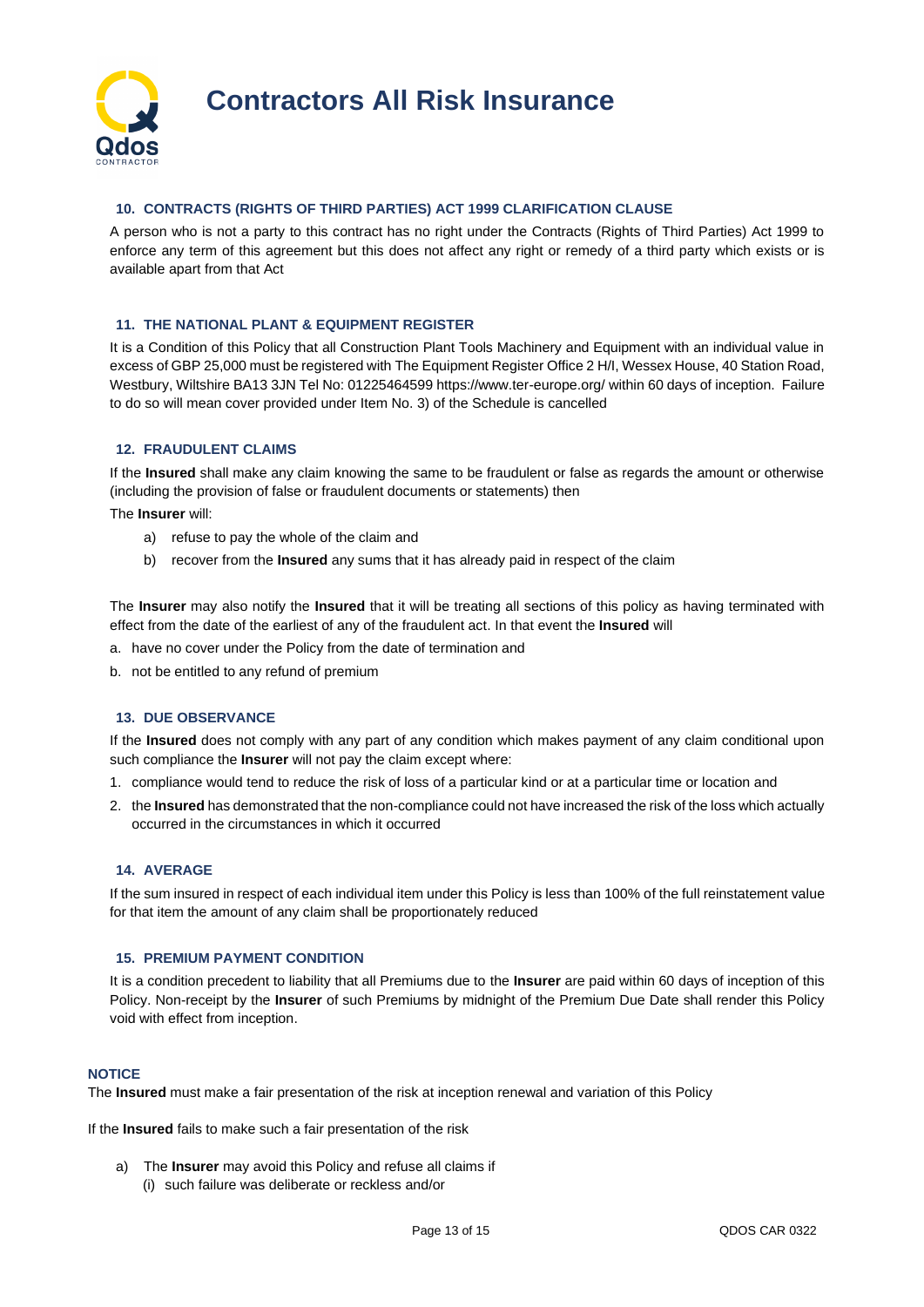

(ii) the **Insurer** would not have entered into this Policy on any terms if the **Insured** had made a fair presentation of the risk

Should the **Insurer** avoid the Policy the **Insurer** shall return the premium paid to the **Insured** unless such failure was deliberate or reckless

- b) if the **Insurer** would have entered into the Policy but on different terms had the **Insured** made a fair presentation of the risk **Insurer** may
	- (i) reduce proportionately the amount to be paid on any claim if the **Insurer** would have charged a higher premium calculated by applying the percentage that the actual premium charged bears to the premium that would have been charged had the **Insured** made a fair presentation of risk and/or
	- (ii) treat the Policy as entered into on any such different terms (other than relating to the premium) that the **Insurer** would have entered into had the **Insured** made a fair presentation of risk

## **Complaints**

In the event that you are dissatisfied with any aspect of this Policy, or the service provided by **Qdos**, please write to:

The Nominated Complaints Handler Qdos Contractor The Grange, Grange Avenue , Rearsby, Leicester, LE7 4FY

Telephone: 0116 269 0999 Email: [feedback@qdoscontractor.com](mailto:feedback@qdoscontractor.com)

If it is not possible to reach an agreement, you have the right to make an appeal to the Financial Ombudsman Service. This also applies if you are insured in a business capacity and have an annual turnover of less than €2 million and fewer than ten staff. You may contact the Financial Ombudsman Service at:

The Financial Ombudsman Service Exchange Tower Harbour Exchange Square London E14 9SR

Tel: 0845 080 1800 Email: [complaint.info@financial-ombudsman.org.uk](mailto:complaint.info@financial-ombudsman.org.uk) Website: [http://www.financial-ombudsman.org.uk](http://www.financial-ombudsman.org.uk/)

The above complaints procedure is in addition to your statutory rights as a consumer. For further information about your statutory rights contact your local authority Trading Standards Service or Citizens Advice Bureau.

## **Compensation Scheme**

HCC International Insurance Co PLC is covered by the Financial Services Compensation Scheme (FSCS). If they are unable to meet their obligations, you may be entitled to compensation from the scheme, depending on the type of insurance and the circumstances of the claim. Further information is available from the FSCS at [www.fscs.org.uk](http://www.fscs.org.uk/) or by contacting them 10th Floor, Beaufort House, 15 St Botolph Street, London EC3A 7QU or by telephone on 0800 678 1100.